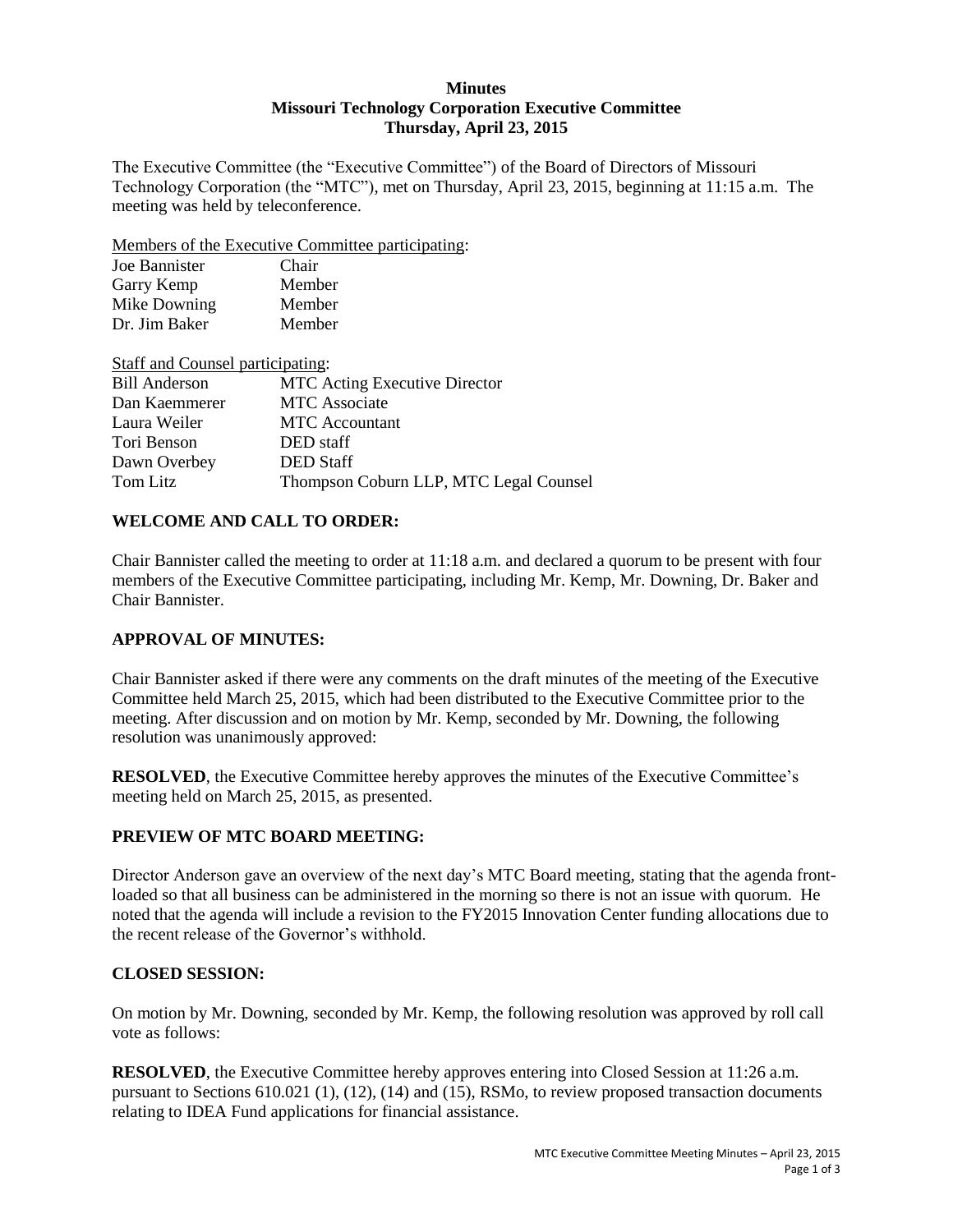| Mr. Kemp        | aye |
|-----------------|-----|
| Mr. Downing     | aye |
| Dr. Baker       | aye |
| Chair Bannister | aye |

On motion by Chair Bannister, seconded by Mr. Downing, the following resolution was approved by roll call vote as follows:

**RESOLVED**, the Executive Committee approves reconvening from Closed Session at 11:34 a.m.

| Mr. Kemp        | aye |
|-----------------|-----|
| Mr. Downing     | aye |
| Dr. Baker       | aye |
| Chair Bannister | aye |

Chair Bannister reported that the Executive Committee took no action in the Closed Session after a discussion confined to the matters stated above.

### **IDEA FUND TRANSACTION DOCUMENTS:**

On motion by Chair Bannister, seconded by Mike Downing, the following resolution was unanimously approved:

### **Arvegenix**

**RESOLVED**, the Executive Committee on behalf of the MTC Board hereby approves the transaction documents for an investment by MTC in the amount of \$100,000 to purchase shares of Series A Preferred Stock pursuant to Seed Capital Co-Investment Application 2013-08-007 (Arvegenix Inc.) in substantially the form presented;

**FURTHER RESOLVED**, the Executive Committee on behalf of the MTC Board hereby approves the conversion of the principal and accrued interest of the convertible debt financing previously provided to Arvegenix LLC into Series A Preferred Stock in Arvegenix Inc., including the related forms of agreements and instruments as presented; and

**FURTHER RESOLVED**, the Executive Committee on behalf of the MTC Board hereby authorizes the MTC Acting Executive Director to execute and deliver on behalf of the MTC all documents relating to such transactions on behalf of the MTC; and

**FURTHER RESOLVED**, the Executive Committee on behalf of the MTC Board hereby authorizes the MTC Acting Executive Director on behalf of the MTC to negotiate, amend, and approve any and all agreements, documents or instruments and to take such other actions as may be required or desirable in connection with, or in furtherance of such transactions.

On motion by Mr. Downing, seconded by Mr. Kemp, the following resolution was unanimously approved:

### **Digital Legacy, LLC.**

**RESOLVED**, the Executive Committee on behalf of the MTC Board hereby approves the transaction documents for an investment by MTC in the amount of \$200,000 to purchase Class A Units pursuant to Seed Capital Co-Investment Application 2014-12-007 (Digital Legacy, LLC) in substantially the form presented;